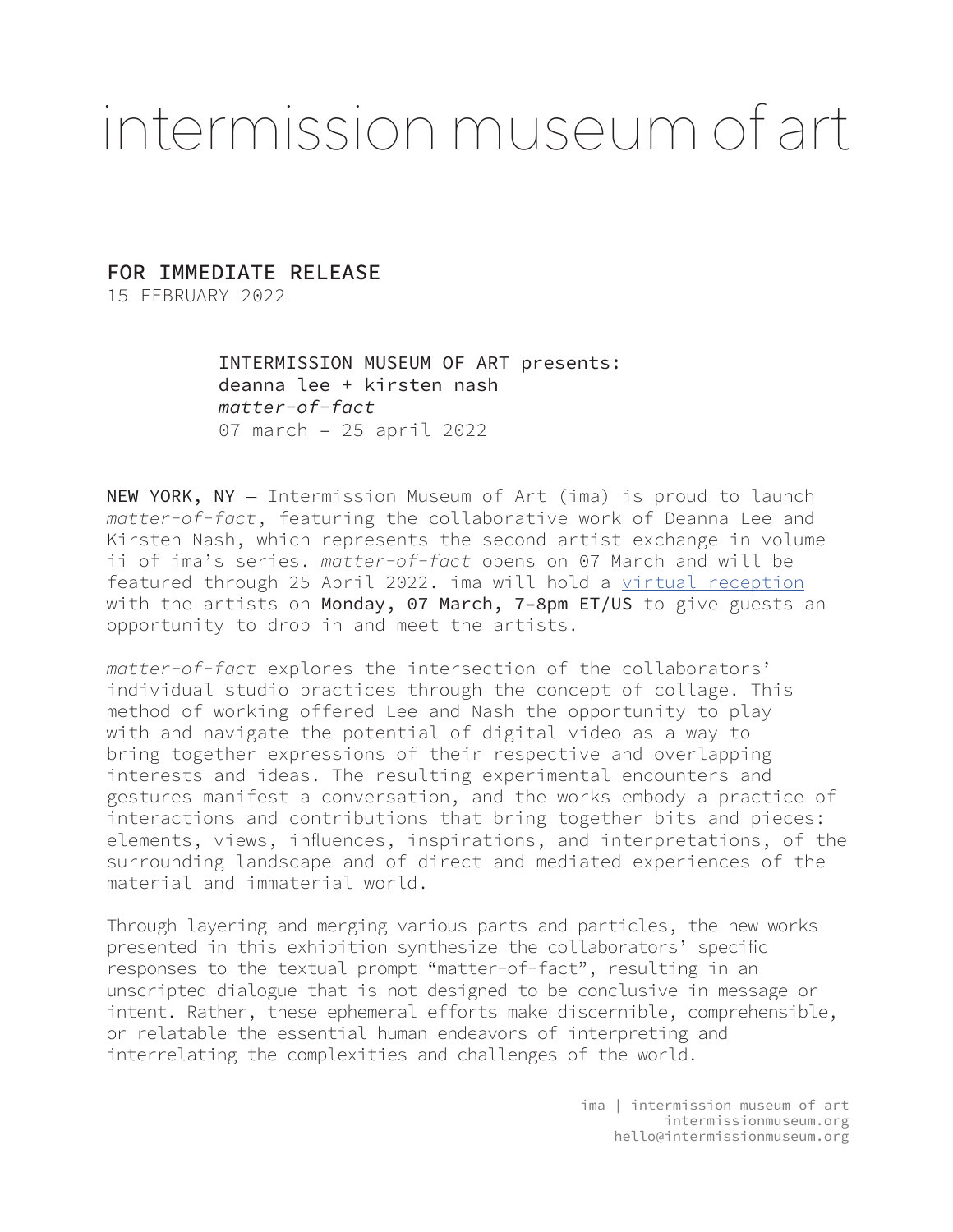# ABOUT THE COLLABORATORS

DEANNA LEE was born in Putnam County, New York, to immigrant parents from China and Taiwan, and raised in suburban Boston. She grew up spending time in her mother's biology lab and taking classical-music lessons on five instruments for 14 years. Over time, in various ways, both science and music have influenced her art. Comprising drawings, paintings, site-specific installations, and public artworks, her art interprets everyday traces of transformation in natural systems and the built environment. In Lee's work, the rhythms of her handdrawn lines stem from various influences: organic forms of flora and fauna; natural systems such as waves and wind currents; geological strata; topographical maps; and sound. Lee strives to delineate the emotional resonance that she sees in forms made by natural forces.

Lee has received a Pollock-Krasner Foundation grant, a travel grant from the Asia Society in New York, the BRIC Media Fellowship in Brooklyn, the Manhattan Graphics Center Scholarship, the Linda Kramer Fellowship in Chicago, two grants from the Chicago Department of Cultural Affairs, and the FST Studio Projects grant. She was a 2010 recipient of the Abbey Mural Fellowship from the National Academy. She has been an artist-in-residence at the Millay Colony for the Arts, Saltonstall Foundation for the Arts, Kingsbrae International Residence for the Arts, Works on Water and Underwater New York, Appalachian Forest Stewardship, and C-Scape Dune Shack in Provincetown.

#### [deannaclee.net](https://deannaclee.net/)

KIRSTEN NASH was born in Erie, Pennsylvania, and currently lives in Jackson Heights, NY. She received her BFA form the Cleveland Institute of Art and an MFA from The Milton Avery School of Visual Arts, at Bard College.

Her recent solo exhibition titled: Your Bodies Are A Garden, at Way Out Gallery, Rensselaerville, NY, 2021, considered the intersection of new technologies and our perception of the world around us. She has participated in numerous group exhibitions, including the Queens International, 2009, and in the Gallery Ell Exhibition at Sluice Art Fair, 2015, London, UK. She received a New York Foundation for the Arts Fellowship in Drawing in 2011. Her work has been featured in the poetry and art magazine, *Matter, Issue 11*. She maintains a studio practice in Long Island City, NY.

# [kirsten-nash.com](https://kirsten-nash.com/home.html)